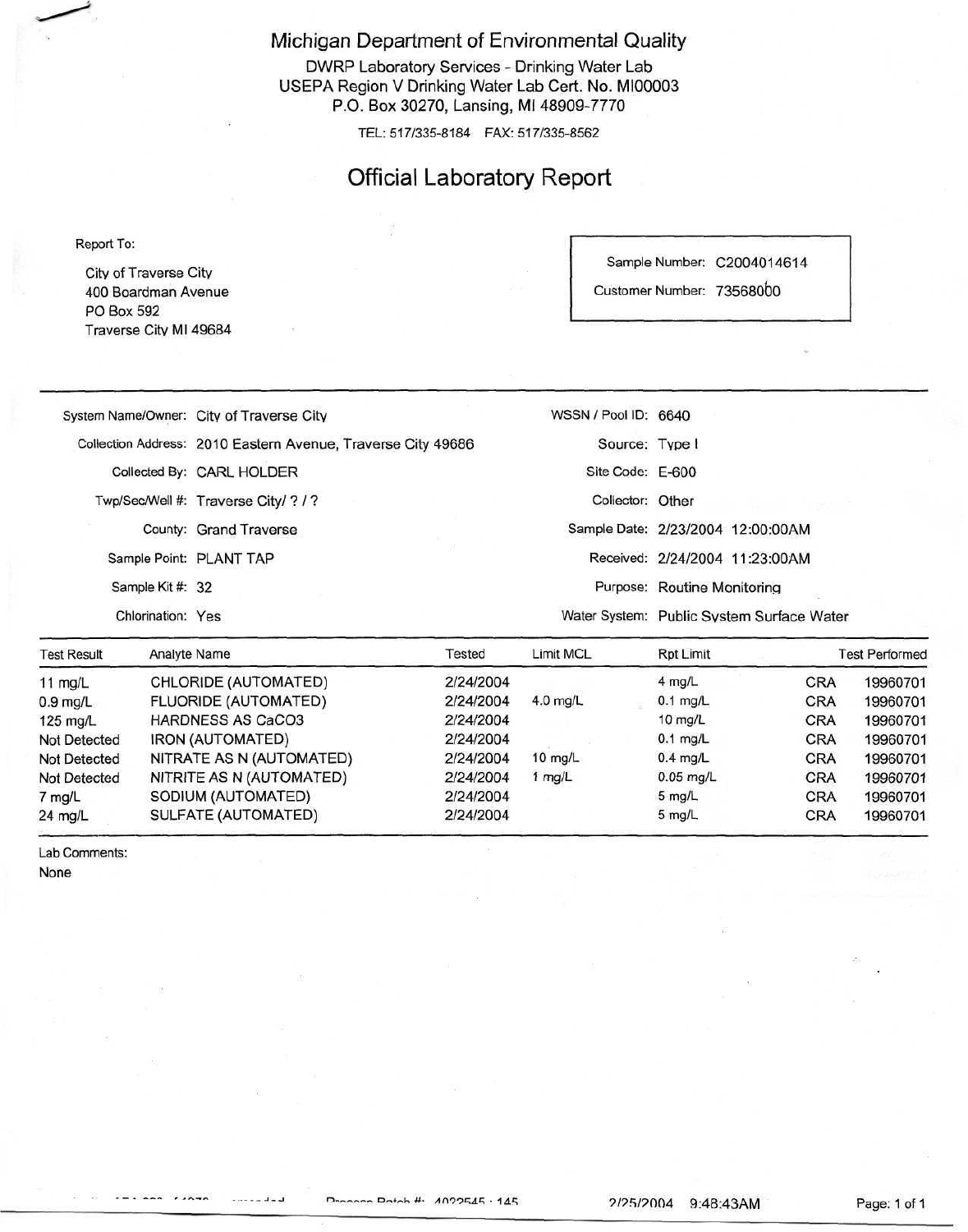Michigan Department of Environmental Quality

DWRP Laboratory Services - Drinking Water Lab USEPA Region V Drinking Water Lab Cert. No. MI00003 P.O. Box 30270, Lansing, Ml 48909-7770

TEL: 517/335-8184 FAX: 517/335-8562

## Official Laboratory Report

Report To:

Citv of Traverse Citv 400 Boardman Avenue PO Box 592 Traverse City Ml 49684 Sample Number: C2004014615

Customer Number: 73568000

| the company of the company of the company of the company of the company of the company of the company of the company of the company of the company of the company of the company of the company of the company of the company | the contract of the contract of the contract of the contract of the contract of the contract of | and the company of the company of the company of the company of the company of the company of the company of the |                                           |
|-------------------------------------------------------------------------------------------------------------------------------------------------------------------------------------------------------------------------------|-------------------------------------------------------------------------------------------------|------------------------------------------------------------------------------------------------------------------|-------------------------------------------|
|                                                                                                                                                                                                                               | System Name/Owner: City of Traverse City                                                        | WSSN / Pool ID: 6640                                                                                             |                                           |
|                                                                                                                                                                                                                               | Collection Address: 2010 Eastern Avenue, Traverse City 49686                                    | Source: Type I                                                                                                   |                                           |
|                                                                                                                                                                                                                               | Collected By: CARL HOLDER                                                                       | Site Code: E-600                                                                                                 |                                           |
|                                                                                                                                                                                                                               | Twp/Sec/Well #: Traverse City/01/?                                                              |                                                                                                                  | Collector: Public Water Supply Operator   |
|                                                                                                                                                                                                                               | County: Grand Traverse                                                                          |                                                                                                                  | Sample Date: 2/23/2004 11:00:00AM         |
| Sample Point: PLANT TAP                                                                                                                                                                                                       |                                                                                                 |                                                                                                                  | Received: 2/24/2004 11:23:00AM            |
| Sample Kit #: 36ME                                                                                                                                                                                                            |                                                                                                 |                                                                                                                  | Purpose: Routine Monitoring               |
| Chlorination: Yes                                                                                                                                                                                                             |                                                                                                 |                                                                                                                  | Water System: Public System Surface Water |

| <b>Test Result</b> | Analyte Name          | Tested   |              | Rpt Limit     | <b>Test Performed</b> |          |
|--------------------|-----------------------|----------|--------------|---------------|-----------------------|----------|
| Not Detected       | <b>ANTIMONY</b>       | 3/4/2004 | $0.006$ mg/L | 0.0006 mg/L   | <b>CSB</b>            | 19960701 |
| $0.002$ mg/L       | <b>ARSENIC</b>        | 3/4/2004 | $0.01$ mg/L  | $0.002$ mg/L  | CAS                   | 19970415 |
| $0.02$ mg/L        | <b>BARIUM</b>         | 3/4/2004 | $2$ mg/L     | $0.01$ mg/L   | <b>CBA</b>            | 19960701 |
| Not Detected       | BERYLLIUM             | 3/4/2004 | $0.004$ mg/L | $0.0004$ mg/L | CBE                   | 19960701 |
| Not Detected       | CADMIUM               | 3/4/2004 | $0.005$ mg/L | $0.0003$ ma/L | <b>CCD</b>            | 19960701 |
| Not Detected       | <b>CHROMIUM</b>       | 3/4/2004 | $0.1$ mg/L   | $0.01$ mg/L   | <b>CCR</b>            | 19960701 |
| Not Detected       | <b>LEAD BY ICP/MS</b> | 3/4/2004 |              | $0.001$ mg/L  | <b>CPB</b>            | 19991210 |
| Not Detected       | <b>MERCURY</b>        | 3/4/2004 | $0.002$ mg/L | 0.0001 ma/L   | CHG                   | 19970416 |
| Not Detected       | <b>NICKEL</b>         | 3/4/2004 | $0.1$ mg/L   | $0.01$ mg/L   | CNI                   | 19960701 |
| $0.002$ mg/L       | <b>SELENIUM</b>       | 3/4/2004 | $0.05$ mg/L  | $0.001$ ma/L  | <b>CSE</b>            | 19960701 |
| Not Detected       | <b>THALLIUM</b>       | 3/4/2004 | 0.002 mg/L   | $0.0002$ mg/L | <b>CTL</b>            | 19960701 |

Lab Comments: None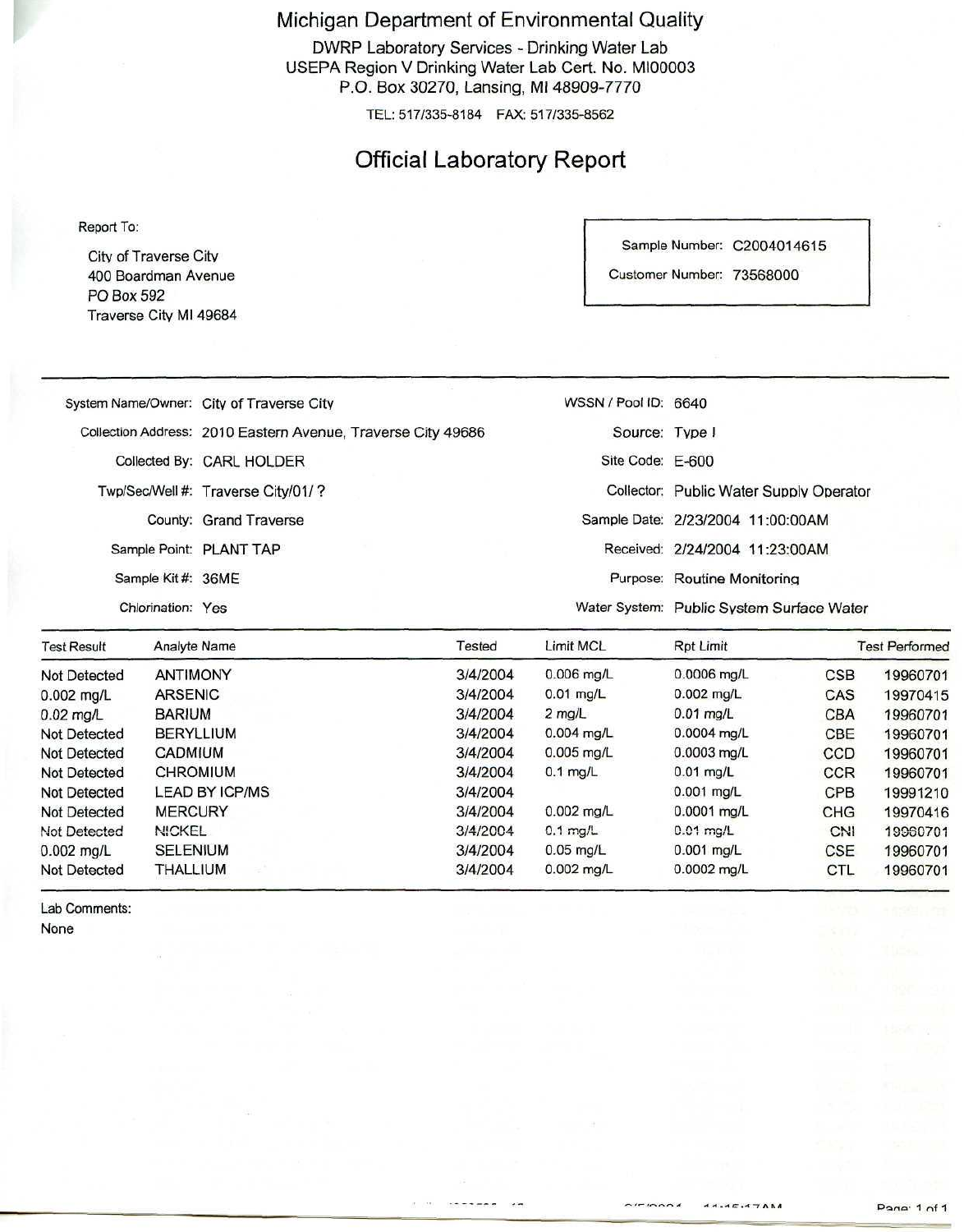Michigan Department of Environmental Quality

DWRP Laboratory Services - Drinking Water Lab USEPA Region V Drinking Water Lab Cert. No. MI00003 P.O. Box 30270, Lansing, Ml 48909-7770

TEL: 517/335-8184 FAX: 517/335-8562

# Official Laboratory Report

Report To:

City of Traverse Citv 400 Boardman Avenue PO Box 592 Traverse Citv Ml 49684 Sample Number: C2004014617

Customer Number: 73568000

| <b>Test Result</b> | Analyte Name            |                                                              | Tested | Limit MCL            | <b>Rpt Limit</b>                          | <b>Test Performed</b> |
|--------------------|-------------------------|--------------------------------------------------------------|--------|----------------------|-------------------------------------------|-----------------------|
|                    | Chlorination: Yes       |                                                              |        |                      | Water System: Public System Surface Water |                       |
|                    | Sample Kit #: 36VO      |                                                              |        |                      | Purpose: Routine Monitoring               |                       |
|                    | Sample Point: PLANT TAP |                                                              |        |                      | Received: 2/24/2004 11:23:00AM            |                       |
|                    |                         | County: Grand Traverse                                       |        |                      | Sample Date: 2/23/2004 10:55:00AM         |                       |
|                    |                         | Twp/Sec/Well #: Traverse City/01/?                           |        |                      | Collector: Public Water Supply Operator   |                       |
|                    |                         | Collected By: CARL HOLDER                                    |        | Site Code: E-600     |                                           |                       |
|                    |                         | Collection Address: 2010 Eastern Avenue, Traverse City 49686 |        | Source: Type I       |                                           |                       |
|                    |                         | System Name/Owner: City of Traverse City                     |        | WSSN / Pool ID: 6640 |                                           |                       |
|                    |                         |                                                              |        |                      |                                           |                       |

| I CSLINGSUIL        | <b>Allalyte Natile</b>      | $1$ corco | <b>LUILING</b> | $NPL$ Link                         |             | <b>I GST Let IOI HIGO</b> |
|---------------------|-----------------------------|-----------|----------------|------------------------------------|-------------|---------------------------|
| Not Detected        | <b>BENZENE</b>              | 2/26/2004 | $0.005$ mg/L   | 0.0005 mg/L                        | <b>CXVO</b> | 19960701                  |
| Not Detected        | <b>BROMOBENZENE</b>         | 2/26/2004 |                | 0.0005 mg/L                        | <b>CXVO</b> | 19960701                  |
| <b>Not Detected</b> | <b>BROMOCHLOROMETHANE</b>   | 2/26/2004 |                | $0.0005$ mg/L                      | <b>CXVO</b> | 19960701                  |
| Not Detected        | <b>BROMOFORM</b>            | 2/26/2004 | 0.080 mg/L     | 0.0005 mg/L                        | <b>CXVO</b> | 19960701                  |
| <b>Not Detected</b> | <b>BROMOMETHANE</b>         | 2/26/2004 |                | $0.001$ mg/L                       | CXVO        | 19960701                  |
| Not Detected        | BUTYLBENZENE, NORMAL-       | 2/26/2004 |                | 0.0005 mg/L                        | <b>CXVO</b> | 19960701                  |
| Not Detected        | BUTYLBENZENE, SEC-          | 2/26/2004 |                | $0.0005$ mg/L                      | <b>CXVO</b> | 19960701                  |
| <b>Not Detected</b> | BUTYLBENZENE, TERT-         | 2/26/2004 |                | $0.0005$ mg/L                      | <b>CXVO</b> | 19960701                  |
| Not Detected        | <b>CARBON TETRACHLORIDE</b> | 2/26/2004 | 0.005 mg/L     | $0.0004$ mg/L                      | <b>CXVO</b> | 19960701                  |
| <b>Not Detected</b> | <b>CHLOROBENZENE</b>        | 2/26/2004 | $0.1$ mg/L     | 0.0005 mg/L                        | <b>CXVO</b> | 19960701                  |
| 0.0022 mg/L         | CHLORODIBROMOMETHANE        | 2/26/2004 | $0.080$ mg/L   | $0.0005$ mg/L                      | <b>CXVO</b> | 19960701                  |
| Not Detected        | CHLOROETHANE                | 2/26/2004 |                | $0.0005$ mg/L                      | <b>CXVO</b> | 19960701                  |
| 0.0029 mg/L         | <b>CHLOROFORM</b>           | 2/26/2004 | $0.080$ mg/L   | 0.0005 mg/L                        | <b>CXVO</b> | 19960701                  |
| <b>Not Detected</b> | CHLOROMETHANE               | 2/26/2004 |                | 0.0005 mg/L                        | <b>CXVO</b> | 19960701                  |
| <b>Not Detected</b> | CHLOROTOLUENE (COMBINED)    | 2/26/2004 |                | 0.0005 mg/L                        | <b>CXVO</b> | 19960701                  |
| <b>Not Detected</b> | <b>DIBROMOMETHANE</b>       | 2/26/2004 |                | 0.0005 mg/L                        | <b>CXVO</b> | 19960701                  |
| <b>Not Detected</b> | DICHLOROBENZENE, 1,2-       | 2/26/2004 | $0.6$ mg/L     | 0.0005 mg/L                        | <b>CXVO</b> | 19960701                  |
| <b>Not Detected</b> | DICHLOROBENZENE.1.3-        | 2/26/2004 |                | 0.0005 mg/L                        | <b>CXVO</b> | 19960701                  |
| Not Detected        | DICHLOROBENZENE, 1, 4-      | 2/26/2004 | 0.075 mg/L     | $0.0004$ mg/L                      | CXVO        | 19960701                  |
| $0.0033$ mg/L       | <b>DICHLOROBROMOMETHANE</b> | 2/26/2004 | $0.080$ mg/L   | $0.0005$ mg/L                      | <b>CXVO</b> | 19960701                  |
| <b>Not Detected</b> | DICHLORODIFLUOROMETHANE     | 2/26/2004 |                | 0.001 mg/L                         | <b>CXVO</b> | 19960701                  |
| Not Detected        | DICHLOROETHANE, 1, 1-       | 2/26/2004 |                | 0.0005 mg/L                        | <b>CXVO</b> | 19960701                  |
| <b>Not Detected</b> | DICHLOROETHANE, 1, 2-       | 2/26/2004 | $0.005$ mg/L   | 0.0005 mg/L                        | <b>CXVO</b> | 19960701                  |
| Not Detected        | DICHLOROETHYLENE, 1, 1-     | 2/26/2004 | $0.007$ mg/L   | $0.0005$ mg/L                      | <b>CXVO</b> | 19960701                  |
| <b>Not Detected</b> | DICHLOROETHYLENE, 1,2-CIS   | 2/26/2004 | $0.07$ mg/L    | 0.0004 mg/L                        | <b>CXVO</b> | 19960701                  |
| <b>Not Detected</b> | DICHLOROETHYLENE, 1,2-TRANS | 2/26/2004 | $0.1$ mg/L     | $0.0005$ mg/L                      | <b>CXVO</b> | 19960701                  |
| <b>Not Detected</b> | DICHLOROPROPANE, 1, 2-      | 2/26/2004 | $0.005$ mg/L   | 0.0004 mg/L                        | <b>CXVO</b> | 19960701                  |
|                     |                             |           |                | $\sum_{n=1}^{\infty}$<br>1.00.0101 |             | $B = 10$                  |